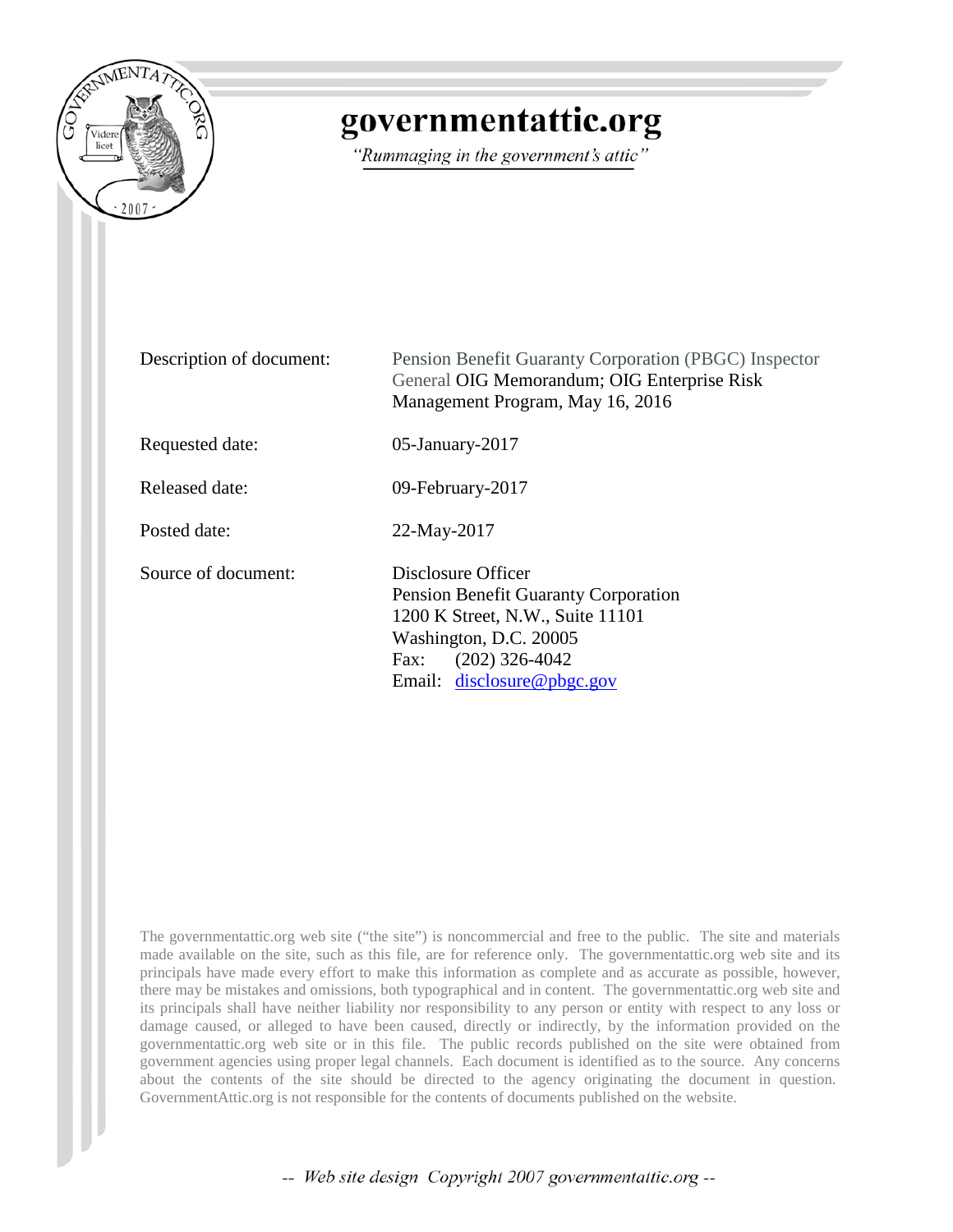

**Pension Benefit Guaranty Corporation** 1200 K Street, N.W., Washington, D.C. 20005-4026

PBGC 2017-000434

February 9, 2017

Re: Request for Information

This is in response to your January 5, 2017 request, received in the Disclosure Division of the Pension Benefit Guaranty Corporation, on January 6, 2017. You requested a copy of the May 16, 2016, OIG PBGC Memorandum; OIG Enterprise Risk Management Program.

Pursuant to your request, we conducted a search of agency records and located 9 pages of responsive records. The Disclosure Officer has determined that these records may be released to you in full.

This final response constitutes a full release of your FOIA request. I am providing you your administrative appeal rights in the event you wish to avail yourself of this process. The FOIA provides at 5 U.S.C. § 552(a)(6)(A)(i) (2014) amended by FOIA Improvement Act of 2016, Pub. L. No. 114-185, 130 Stat. 538 that if a disclosure request is denied in whole or in part by the Disclosure Officer, the requester may file a written appeal within 90 days from the date of the denial or, iflater (in the case of a partial denial), 90 days from the date the requester receives the disclosed material. The PBGC's FOIA regulation provides at 29 C.F.R. § 4901.15 (2015) that the appeal shall state the grounds for appeal and any supporting statements or arguments, and shall be addressed to the General Counsel, Attention: Disclosure Division, Pension Benefit Guaranty Corporation, 1200 K Street, N.W., Washington, D.C. 20005. To expedite processing, the words "FOIA Appeal" should appear on the letter and prominently on the envelope.

In the alternative, you may contact the Disclosure Division's Public Liaison at (202)326-4040 for further assistance and to discuss any aspect of your request. You also have the option to contact the Office of Government Information Services (OGIS) at the National Archives and Records Administration to inquire about the FOIA mediation services they offer. The contact information for OGIS is as follows: Office of Government Information Services, National Archives and Records Administration, 8601 Adelphi Road-OGIS, College Park, Maryland 20740-6001; e-mail at ogis@nara.gov; telephone at 202-741-5770; toll free at 1-877-684-6448; or facsimile at 202- 741-5769.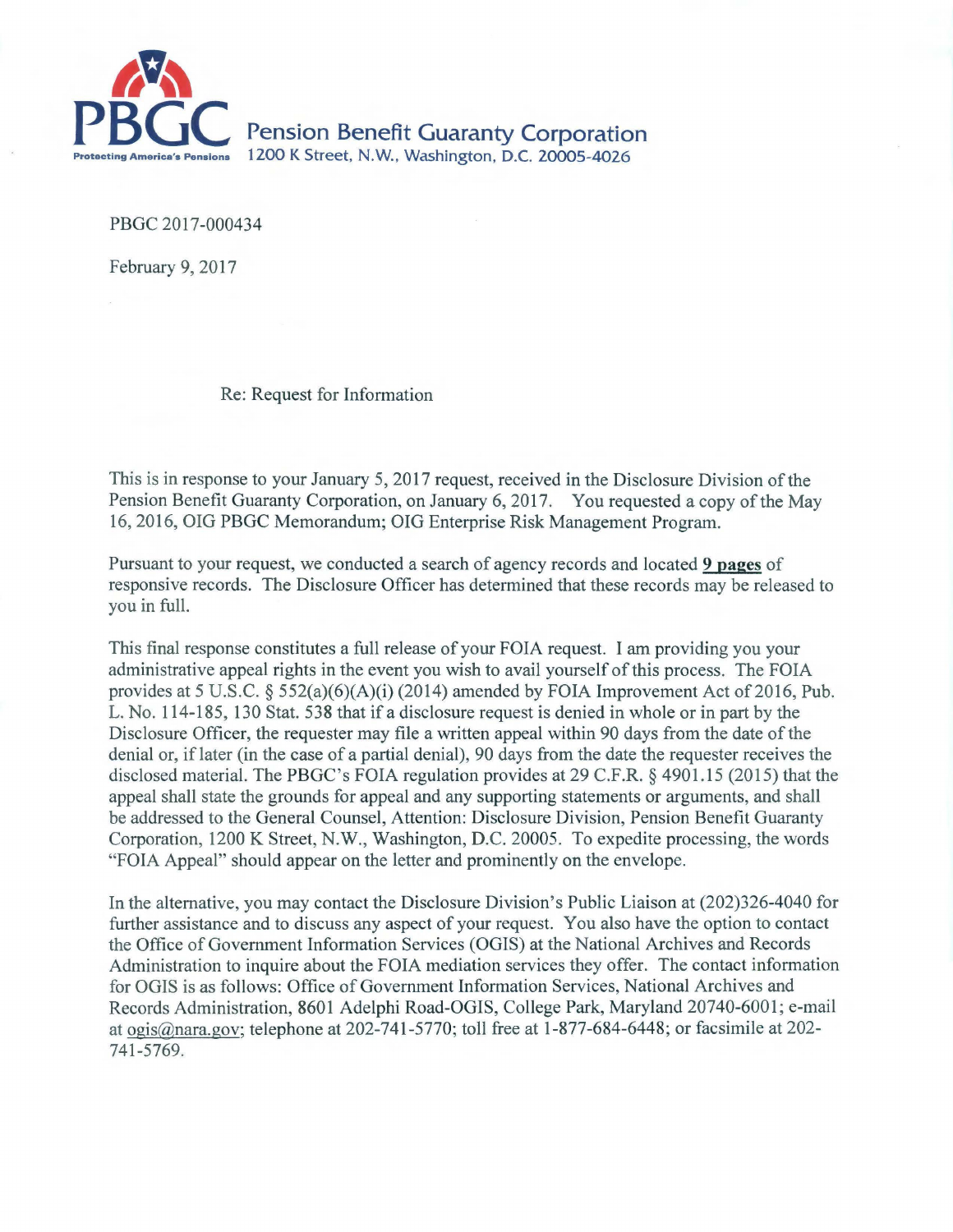l,

This completes the processing of your information request. There are no fees associated with the processing of this request. You may submit future requests for PBGC records by accessing FOIAonline, our electronic FOIA processing system, at https://foiaonline.regulations.gov.

Sincerely,

Gordon Dohnson Government Information Specialist

Enclosures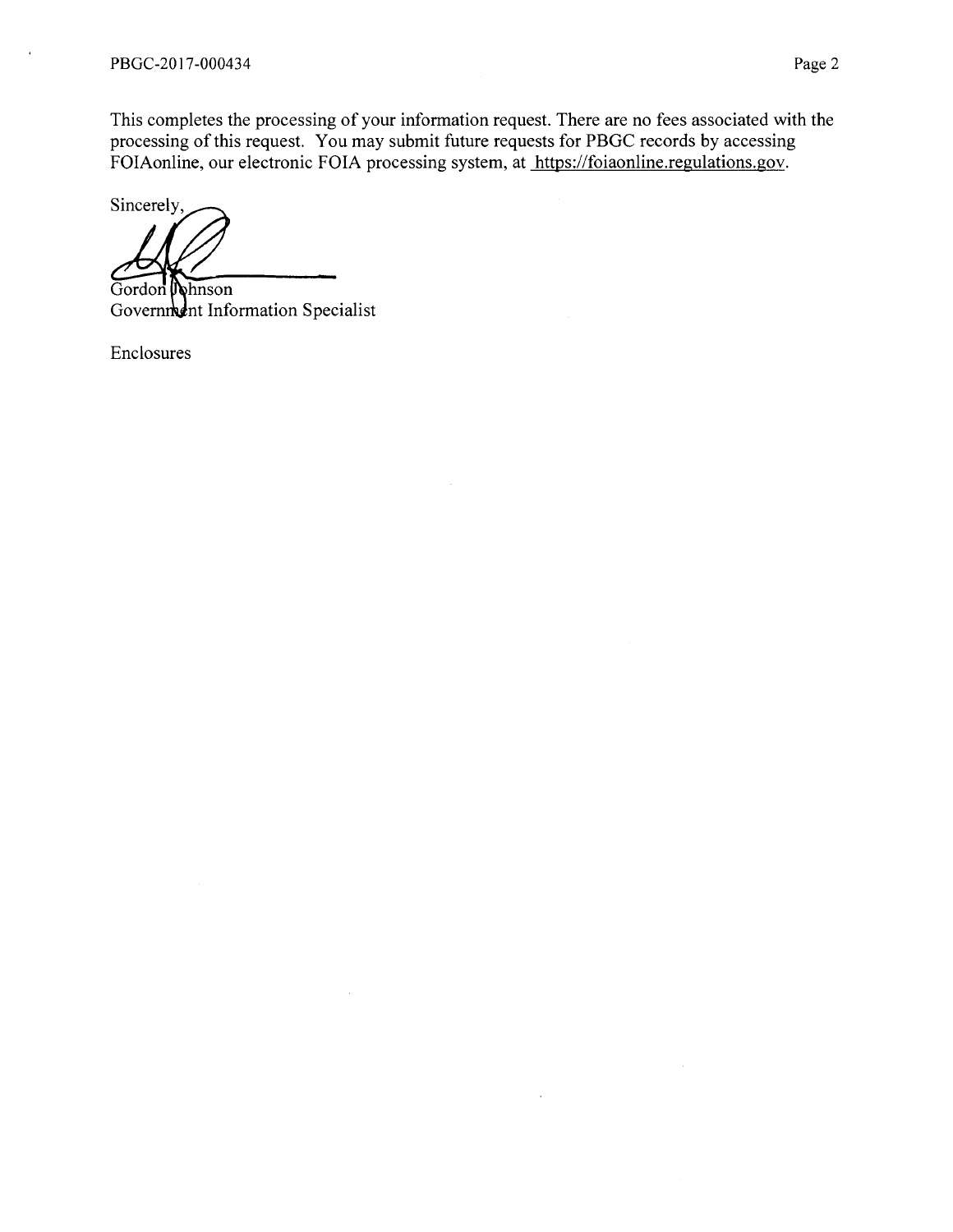

Office of Inspector General Pension Benefit Guaranty Corporation

May 16, 2016

## **MEMORANDUM TO ALL STAFF**

FROM: Robert A. Westbrooks Digitally signed by **Inspector General** *Robert A. Westbrooks* 

SUBJECT: OIG Enterprise Risk Management Program

# **Background**

This memorandum is to document the establishment and implementation of an Enterprise Risk Management program at the PBGC Office of Inspector General. By adopting a portfolio view of risks, ERM will enable our office to:

- lead by example,
- provide for more effective risk management and internal control in accordance with OMB Circular *A-123,*
- align management activities with the CIGIE Quality Standards for Federal Offices of Inspector General (also known as the "Silver Book"),
- concentrate efforts towards key points of failure and reduce or eliminate the potential for disruptive events,
- allow for risk-based planning, and
- protect the PBGC OIG brand ("independent, positive engagement") and identify opportunities to create value.

The framework for this program is based on (the soon-to-be issued) OMB Circular *A-123,* The Orange Book, Management of Risk- Principles and Concepts (October 2004, HM Treasury), and the Committee of Sponsoring Organizations of the Treadway Commission's ( COSO) Enterprise Risk Management Framework. This memorandum describes responsibilities and governance structure, the foundation of this program, the components of this program, the external and internal environment to provide necessary context for assessment of OIG risks, the methodology for developing our risk appetite, and the methodology for developing our risk profile.

Our office is at what would be considered the initial stage of the RIMS ERM maturity model. We aspire to evolve to the repeatable and managed stages and beyond. Our entry at the initial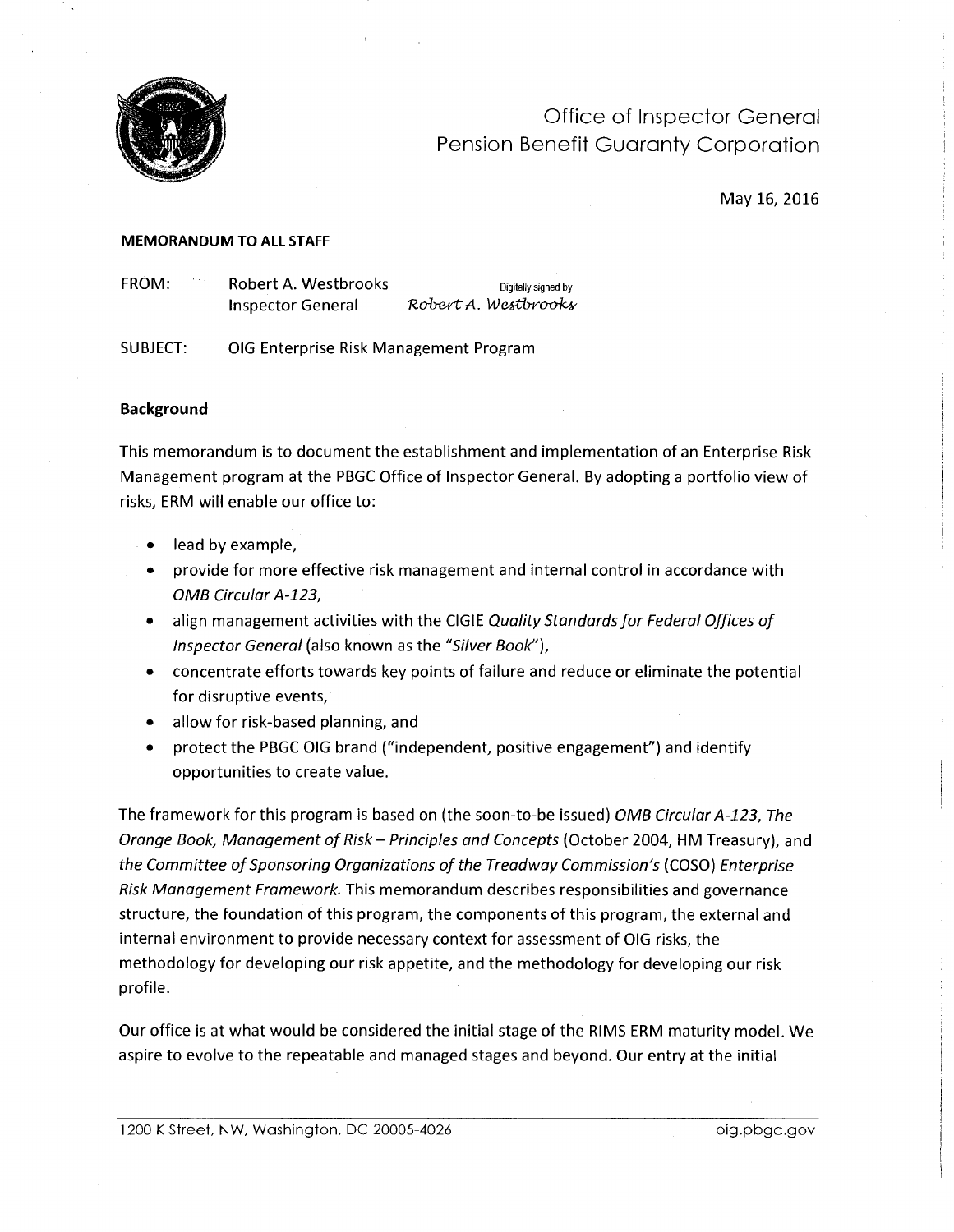stage requires us to recognize the limitations of this effort. This initial effort is unabashedly imperfect and imprecise. Our best course of action at this point, though, is to begin with ERM even if some elements of this program are not yet defined. Experience will be our guide and this program will mature over time through sustained commitment and trial and error.

## **Responsibilities and Governance Structure**

One of the responsibilities of an Inspector General under the IG Act is to provide leadership to promote economy, efficiency, and effectiveness. Under this ERM program, it is the duty and responsibility of the Inspector General to encourage a risk-aware culture that stresses individual accountability at all levels. It is the duty and responsibility of the Assistant Inspectors General to manage risk in their program areas. This includes identifying, analyzing, and evaluating risks and presenting risk response options to the Inspector General. Each OIG employee is encouraged to be open, candid, and fact-based in discussing risk issues, making all relevant facts and information available so that the Inspector General can consider all options and make informed decisions. We are all accountable for speaking up and escalating concerns to management about risks. If, for any reason, an OIG employee prefers confidentiality or anonymity, the employee may report the risk concerns to the OIG Employee Advisory Committee, who will ensure this information is reported to the Inspector General.

Given our size, this program will be managed directly by the Inspector General in consultation with the Chief of Staff. The Inspector General may delegate, in writing, some activities required under this program, such as maintenance of the risk profile or monitoring performance, but will not delegate ultimate responsibility for OIG enterprise risk management.

# **Foundation of the OIG Enterprise Risk Management Framework**

Figure 1: OIG Value Framework

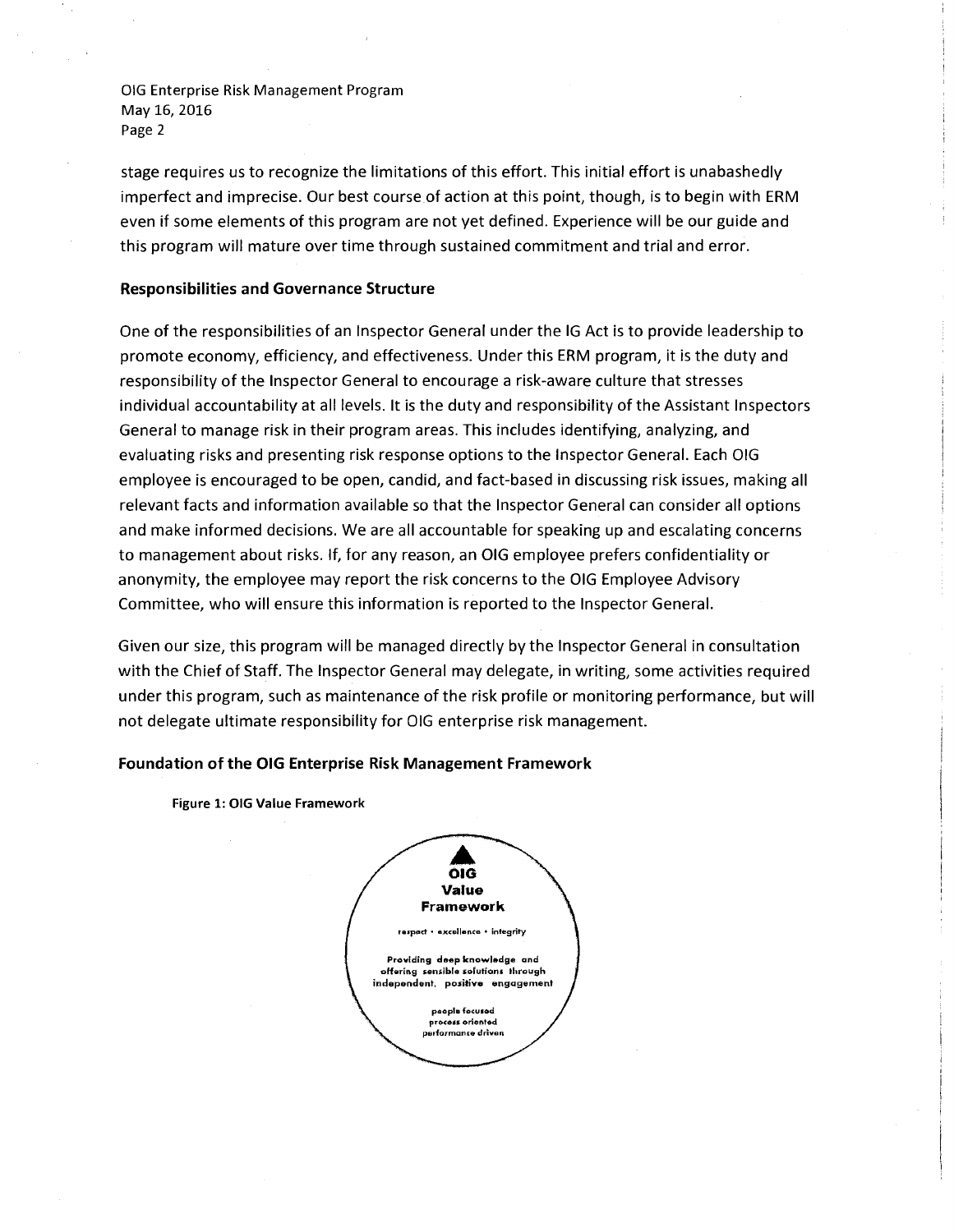Our value framework and code of conduct are the core of our organizational philosophy and set the tone and values of our office. The value framework encompasses our commitment to a culture that is "people focused, process oriented, and performance driven" and to a vision of "providing deep knowledge and sensible solutions through independent, positive engagement."

Our code of conduct documents the expectation that each OIG employee firmly adheres to our values of respecting all individuals, committing to personal excellence, and acting with honesty and honor even when nobody is looking. Included in this concept is the requirement that an employee's job performance must at all times manifest the highest standard of these values.

The CIGIE Quality Standards for Federal Offices of Inspector General sets forth the overall quality framework for managing, operating, and conducting the work of an OIG. These standards include a requirement that "the IG should provide for an assessment of the risks the OIG faces from both external and internal sources."

GAO's latest Standards of Internal Control (also known as the Green Book) became effective for federal agencies beginning FY 2016. The updated Green Book adopts the COSO 2013 Internal Control-Integrated Framework. In addition, OMB is finalizing its guidance, Circular A-123, which includes detailed guidelines for the evaluation of systems of internal control, will emphasize the need to manage risk and internal control in both financial and nonfinancial areas, and will require federal agencies to implement enterprise risk management practices.

# **Components of the OIG ERM Framework**

Our ERM framework consists of seven components. They are:

Establish the Context - understanding and articulating the internal and external environments of the organization. The environment may generate risks that cannot be controlled, or constrain the way the OIG responds to a risk.

Initial Risk Identification - using a structured and systematic approach to recognizing where the potential for undesired outcomes or opportunities can arise.

Analyze and Evaluate Risks - considering the causes, sources, probability the risk will occur, the potential positive or negative outcomes, and then prioritizing the results of the analysis.

Develop Alternatives, if applicable - systematically identifying and assessing a range of risk response options guided by risk appetite.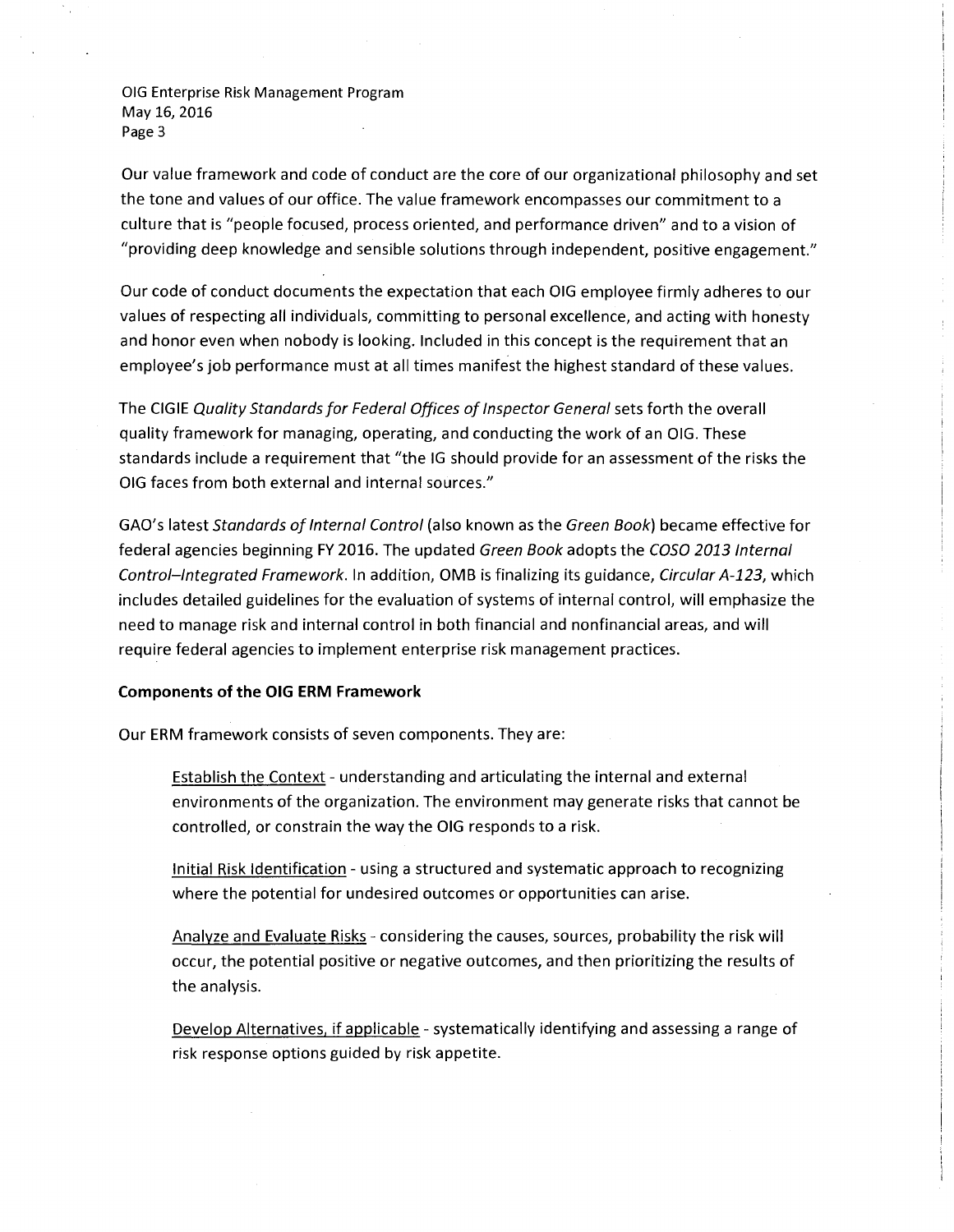> Respond to Risks - making decisions about the best options(s) among a number of alternatives, and then preparing and executing the selected response strategy. Risk responses will involve one or more of the following: acceptance, avoidance, reduction, sharing.

Monitor and Review - evaluating and monitoring performance to determine whether the implemented risk management options achieved the stated goals and objectives.

Continuous Risk Identification - identifying risk throughout the year. Risk identification is an iterative process and a shared responsibility of each employee.

These components can be organized into the Deming POCA continuous quality improvement model as follows:



Figure 2: Summary of ERM Components into Deming POCA Model

# Establishing the Context: External and Internal Environment

PBGC was established under the Employee Retirement Income Security Act of 1974 as a selffinancing, wholly-owned Federal Government corporation within the Department of Labor to administer the pension insurance program. ERISA requires that PBGC (1) encourage the continuation and maintenance of voluntary private pension plans, (2) provide for the timely and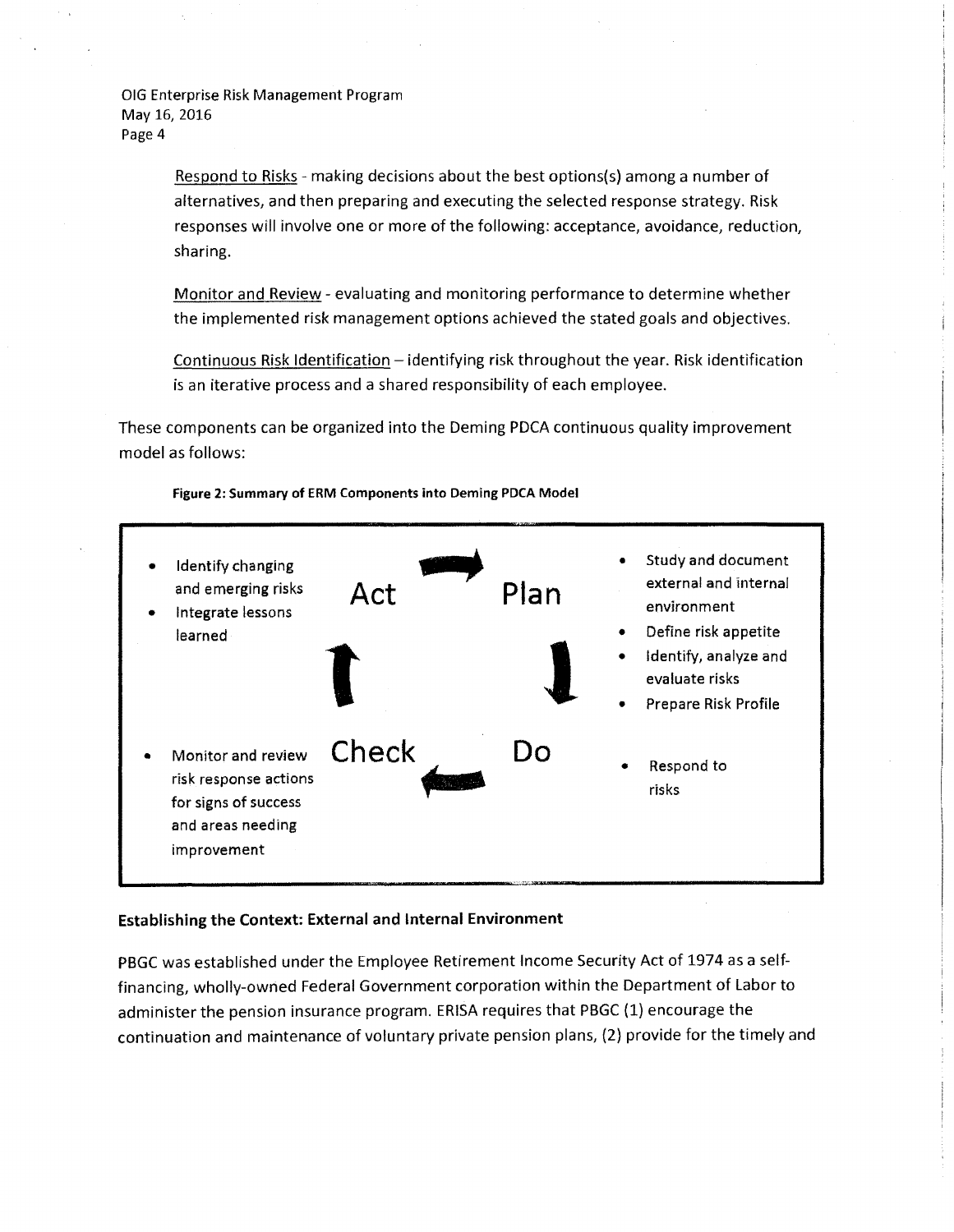uninterrupted payment of pension benefits to participants and beneficiaries, and (3) maintain premiums at the lowest level consistent with carrying out PBGC's obligations.

PBGC is headed by a Director who is appointed by the President and confirmed by the Senate. The Corporation is governed by a Board of Directors which is composed of the Secretary of Labor, the Secretary of the Treasury, and the Secretary of Commerce. The Secretary of Labor serves as the Chairman of the Board. Each Board Member designates an official, not below the level of Assistant Secretary, to serve as the Board Member's Representative who may act on behalf of the Board Member. The Director submits the Corporation's budget to the Chair of the Board for review and approval.

PBGC is currently responsible for protecting the pensions of more than 40 million American workers in nearly 24,000 private sector defined benefit plans. The Corporation receives no general tax revenues. It manages about \$88 billion in assets financed by insurance premiums from its single-employer and multiemployer pension insurance programs, investment income, and the assets of terminated single-employer plans. In 2015, the Corporation paid \$5.6 billion in monthly retirement benefits to nearly 826,000 retirees in some 4,700 single-employer plans and it paid \$103 million in financial assistance to 57 multiemployer plans.

PBGC faces significant, long-standing, and well-known risks. Both pension insurance programs face serious long-term funding challenges with the premium base declining as fewer employers offer defined benefit plans. In 2003, the Government Accountability Office designated the single-employer pension insurance program as high risk, and GAO added the multiemployer pension insurance program to its high risk list in 2009. At the end of FY 2015, PBGC's net deficit in the combined programs was \$76 billion with exposure of \$238 billion for projected future underfunded plans. According to PBGC projections, it is more likely than not that the multiemployer pension insurance program will run out of money by 2025. PBGC insolvency projections are highly dependent on the stochastic projection of many, highly variable factors, such as future interest rates, future equity returns, and future decisions by plan sponsors.

The PBGC Office of Inspector General was created under the 1988 amendments to the Inspector General Act of 1978. We provide independent and objective audits and investigations to help the Congress, the Board of Directors, and PBGC protect the pension benefits of American workers.

We are organizationally independent from the Corporation, with the Inspector General reporting to the Board of Directors through the Chairman. Under Public Law 112-141, the Inspector General must attend at least two Board meetings a year "to provide a report on the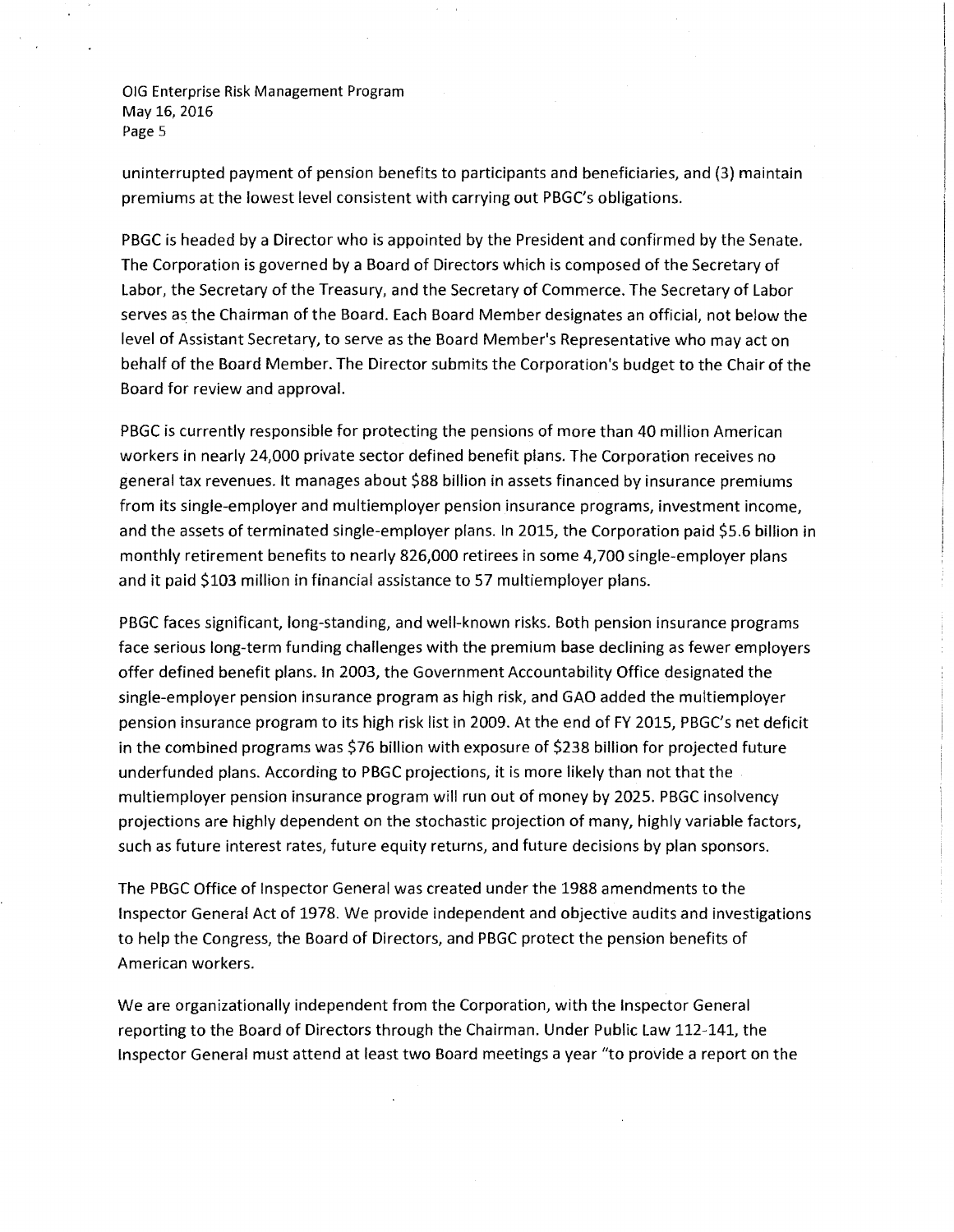activities and findings of the Inspector General, including with respect to monitoring and review of the operations of the corporation."

Our audit staff is led by an Assistant Inspector General for Audit, our investigative staff is led by an Assistant Inspector General for Investigations, and the OIG is supported by an Administrative Officer. The OIG executive leadership team consists of the Inspector General, Chief of Staff, and Chief Counsel. We have 25 FTE positions, which are currently allocated as follows: 13 in the Office of Audit, 4 in the Office of Investigations, and 8 in the Front Office. Our FY 2016 budget is \$6.3 million. The OIG submits its budget to the Corporation for inclusion (but not review) in the Corporation's budget submission to the Department of Labor.

As a federal OIG, much of our annual audit plan and resources are dedicated to statutorily required projects including the financial statement audit, the Federal Information Security Modernization Act evaluation, and the Improper Payments Information Act audit. Statutory audit requirements evolve over time. In FY 2015, for example, we were tasked along with other federal OIGs with completing an evaluation of the implementation of the requirements of the Cybersecurity Act of FY 2015. In the past, we have also received congressional requests to review the actions of PBGC in processing terminated plans. Due to the subject matter of these reviews, there is typically high public interest and time is of the essence.

The IG Act and Government Auditing Standards require each audit organization to obtain an external review of its system of quality control every three years and make the results publicly available. In an external peer review of the PBGC OIG's audit program for the year ending September 30, 2012, we received the peer review rating of "pass with deficiencies." The "pass with deficiencies" rating means that the external reviewer determined that our system of quality control was suitably designed, and our adherence to this system provided reasonable assurance that we performed work and reported results in accordance with professional standards in all material respects with the exception of a certain deficiency or deficiencies that are described in the report. The National Science Foundation OIG is conducting our peer review for the period ending September 30, 2015.

Our office has experienced significant turnover in staff and leadership in the past two years. Staff turnover in 2014 was 9 employees (or 30 percent). In May 2015, a new Inspector General was appointed. At the time, there were 8 staff vacancies. Leadership turnover since May 2015 has been 100 percent with five managers leaving the PBGC OIG, the Deputy Inspector General/Counsel being reassigned to Chief Counsel to the IG, and an audit manager being reassigned to quality assurance manager. We hired 11 new employees, including two newly created positions: chief of staff and senior investigative counsel.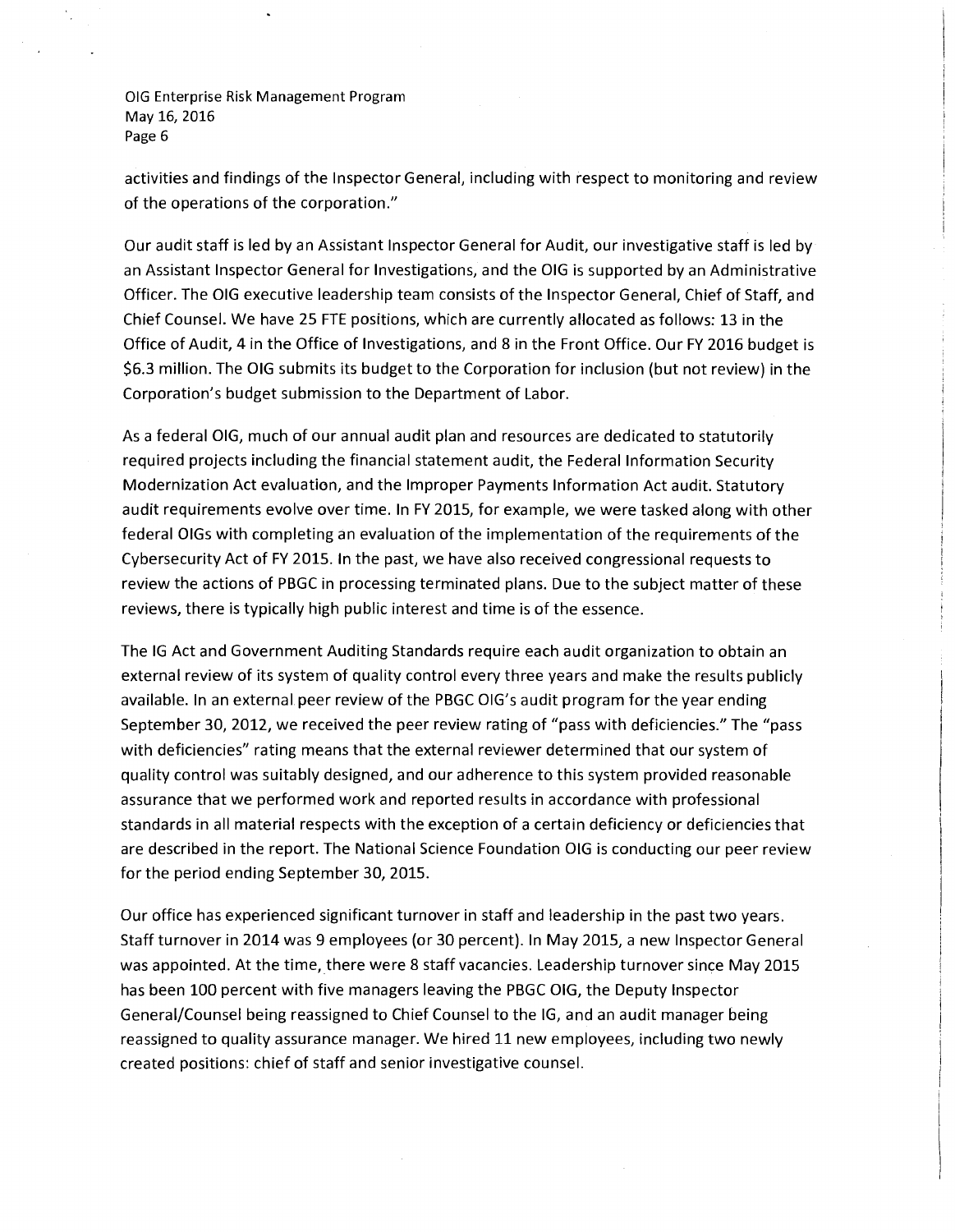The OIG ecosystem includes independent procurement, human resources, and IT functions. Chief Counsel to the IG serves as the OIG contracting officer, and our human resources function is outsourced to the Interior Business Center. We operate our IT systems as a subdomain on the PBGC enterprise domain, with a one-way trust relation from OIG to PBGC, and separated and secured through a firewall. OIG maintains its own email/Exchange server, file servers, and instances of Case Management Tracking System, TeamMate, domain controllers, and other utilities.

# **Risk Appetite**

Defining risk appetite is challenging in an OIG environment, particularly when applying the COSO definition of risk appetite ("the amount of risk, on a broad level, an organization is willing to accept in pursuit of value"). The Inspector General, in consultation with the Assistant Inspectors General, will set the OIG risk appetite as part of the annual (calendar year) performance planning process. The risk appetite is essential to planning the best use of our available resources. It will be used to establish threshold criteria for investigations and audits, to examine performance measures (and adjust, if necessary), and to allocate resources for competing administrative projects and monitoring activities.

Given the reliance that is placed upon our audits and investigations by the Congress, the Board, management, the public, and prosecutors, we will operate within a low overall risk range. We will reduce to the maximum possible level our reputational risks, particularly concerning compliance with Government Auditing Standards and CIGIE Quality Standards.

One of the considerations affecting risk appetite is risk tolerance. According to COSO, this is defined as the "acceptable level of variation an entity is willing to accept regarding pursuit of its objectives." Our acceptable level of variation regarding OIG economy and efficiency is greater than our acceptable level of variation regarding compliance with professional standards and meeting the information needs of our stakeholders. As an organization, we will be ruthlessly committed to quality.

## **Risk Profile**

ERM is a process, not an event. One major tool to document the process is a risk profile. At a larger organization with significantly more risks, a risk register may be maintained as a complete inventory of all risks. Given our size and the maturity level of our ERM program, we will develop a risk profile which identifies, assesses, and prioritizes our major risks from a portfolio perspective.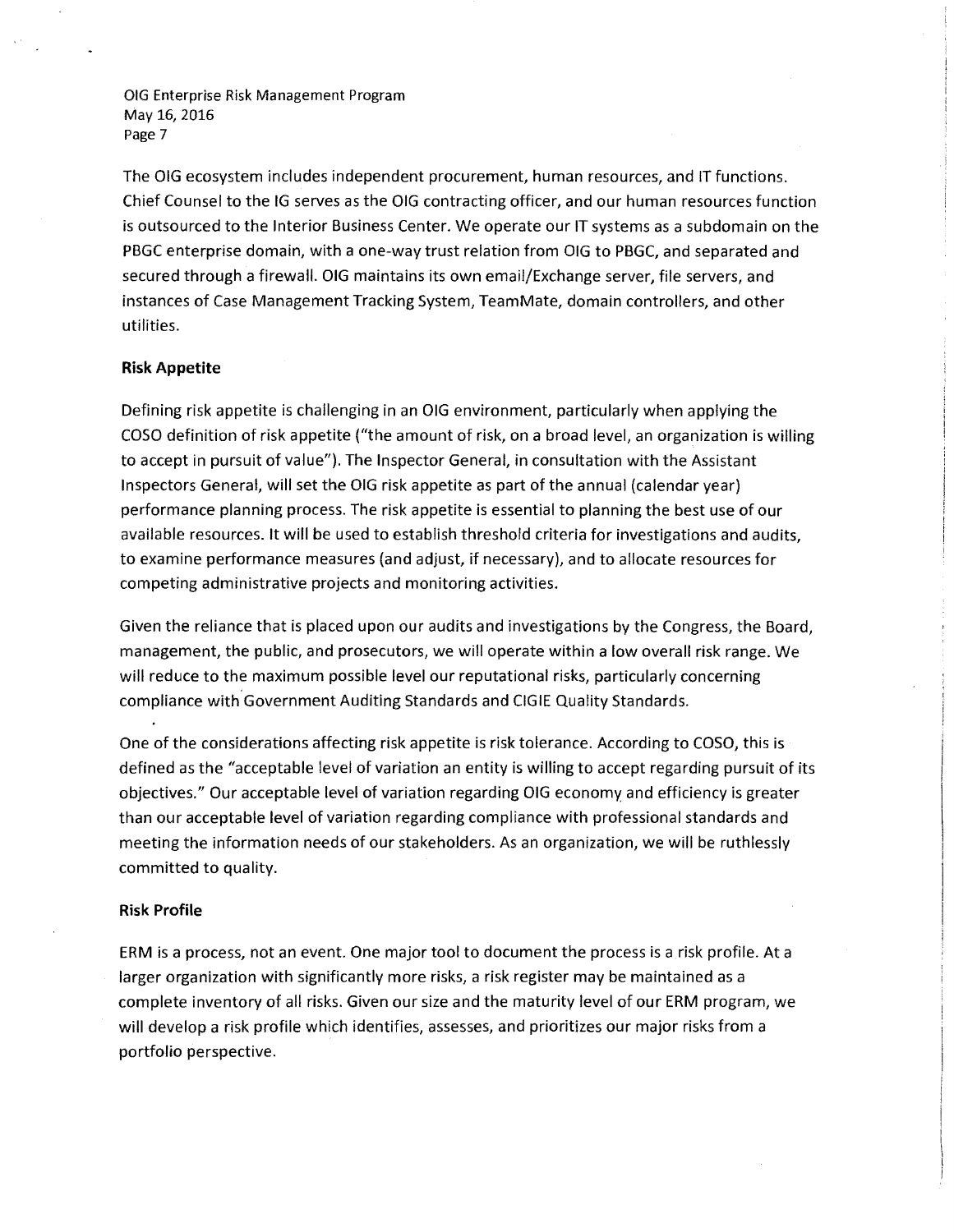We will not prescribe a format for the OIG initial risk profile, but will examine and experiment with the formats used in other organizations to determine what format best fits our needs. At a minimum, the risk profile will identify objectives, identify the risk, assess inherent risk, identify risk response, assess residual risk, and identify the proposed action.

For the OIG initial risk profile, we will use the following assessment categories:

### Impact

High (3): the impact could preclude or highly impair the OIG's ability to achieve one or more of its statutory responsibilities, objectives or performance goals;

Medium (2): the impact could significantly affect the OIG's ability to achieve one or more of its statutory responsibilities, objectives or performance goals; and

Low (1): the impact will not significantly affect the OIG's ability to achieve one or more of its statutory responsibilities, objectives or performance goals.

#### Likelihood

High (3): the risk is very likely or reasonably expected to occur;

Medium (2): the risk is more likely to occur than unlikely; and

Low (1): the risk is unlikely to occur.

The risk profile will multiply the impact factor times the likelihood factor and the product will be the risk profile score. For example, a risk which is scored as high impact, low likelihood would be scored as 3 x 1, or 3.

According to OMB Circular A-123, our risk profile should include the following objectives:

Strategic Objectives: relating to the strategic goals and objectives aligned with and supporting the Agency's mission.

Operations Objectives: relating to the effective and efficient use of the Agency's resources related to administrative and major program operations.